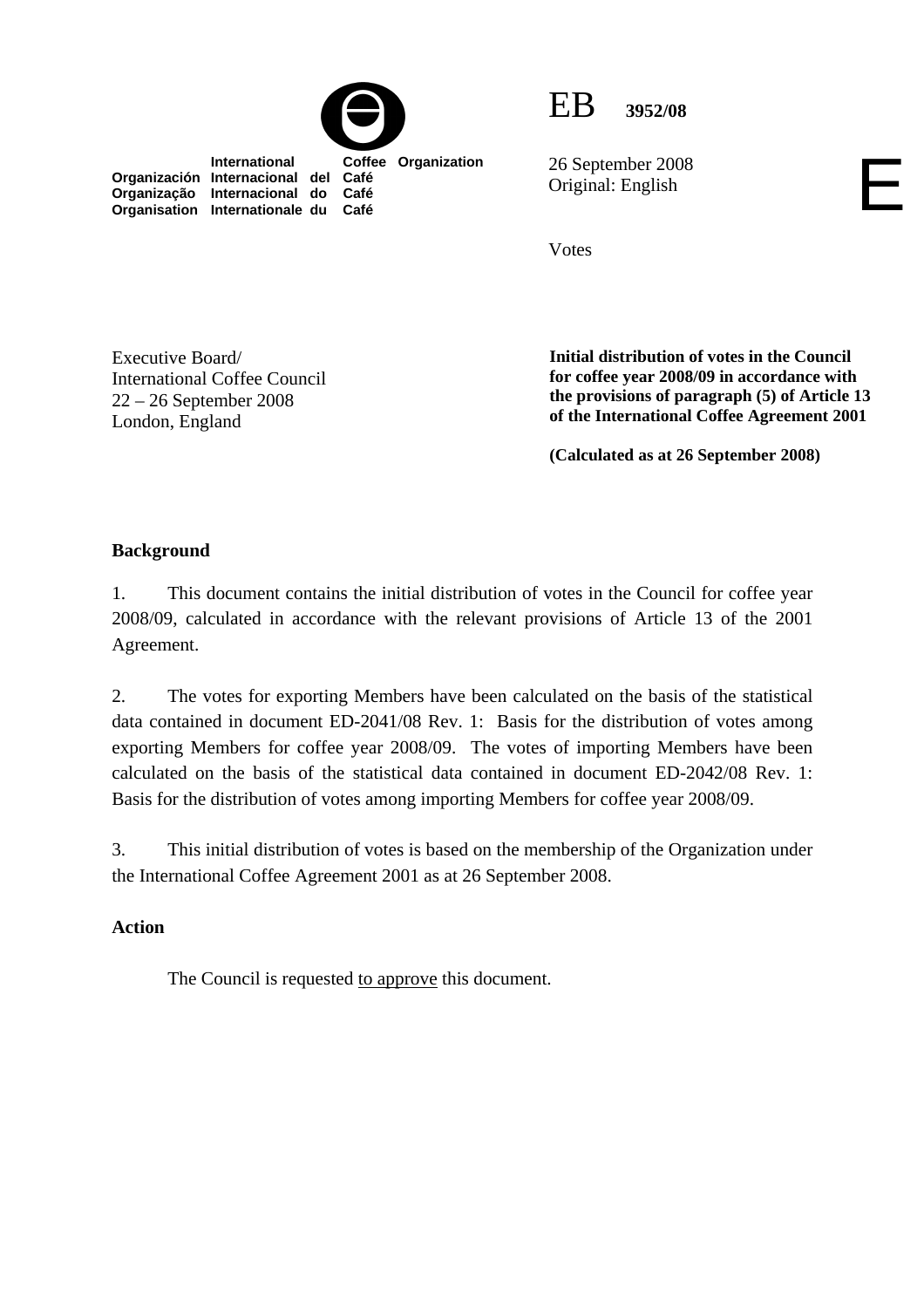## **EXPORTING MEMBERS INITIAL DISTRIBUTION OF VOTES IN THE COUNCIL FOR COFFEE YEAR 2008/09 AS AT 26 SEPTEMBER 2008**

|                          | Average          | Percentage    |              |                  |              | Percentage |
|--------------------------|------------------|---------------|--------------|------------------|--------------|------------|
|                          | exports          | share in      |              | <b>Votes</b>     |              | share of   |
| <b>Exporting Member</b>  | (60 kilo bags)   | total exports | <b>Basic</b> | Proportional     | <b>Total</b> | all votes  |
| <b>TOTAL</b>             | 88 412 061       | <b>100.00</b> | 225          | 775              | <b>1 000</b> | 50.00      |
| Angola                   | 4915             | 0.0056        | 5            | $\boldsymbol{0}$ | 5            | 0.25       |
| Benin                    | $\mathbf{0}$     | 0.0000        | 5            | $\boldsymbol{0}$ | 5            | 0.25       |
| Bolivia                  | 88 793           | 0.1004        | 5            | $\mathbf{1}$     | 6            | 0.30       |
| <b>Brazil</b>            | 27 033 204       | 30.5764       | 5            | 237              | 242          | 12.10      |
| Burundi                  | 328 525          | 0.3716        | 5            | $\mathfrak{Z}$   | $\,8\,$      | 0.40       |
| Cameroon                 | 723 932          | 0.8188        | 5            | 6                | 11           | 0.55       |
| Central African Republic | 51 350           | 0.0581        | 5            | $\boldsymbol{0}$ | 5            | 0.25       |
| Colombia                 | 10 825 542       | 12.2444       | 5            | 95               | 100          | 5.00       |
| Congo, Dem. Rep. of      | 182 050          | 0.2059        | 5            | $\overline{2}$   | 7            | 0.35       |
| Congo, Rep. of           | $\boldsymbol{0}$ | 0.0000        | 5            | $\boldsymbol{0}$ | 5            | 0.25       |
| Costa Rica               | 1 394 624        | 1.5774        | 5            | 12               | 17           | 0.85       |
| Côte d'Ivoire            | 2 344 011        | 2.6512        | 5            | 21               | $26\,$       | 1.30       |
| Cuba                     | 20 024           | 0.0226        | 5            | $\boldsymbol{0}$ | 5            | 0.25       |
| Dominican Republic       | 72 458           | 0.0820        | 5            | $\mathbf{1}$     | 6            | 0.30       |
| Ecuador                  | 925 825          | 1.0472        | 5            | $\,8\,$          | 13           | 0.65       |
| El Salvador              | 1 277 647        | 1.4451        | 5            | 11               | 16           | 0.80       |
| Ethiopia                 | 2 616 395        | 2.9593        | 5            | 23               | 28           | 1.40       |
| Gabon                    | 374              | 0.0004        | 5            | $\boldsymbol{0}$ | 5            | 0.25       |
| Ghana                    | 20 315           | 0.0230        | 5            | $\mathbf{0}$     | 5            | 0.25       |
| Guatemala                | 3 453 334        | 3.9060        | 5            | 30               | 35           | 1.75       |
| Guinea                   | 382 478          | 0.4326        | 5            | 3                | $\,$ $\,$    | 0.40       |
| Haiti                    | 25 3 3 9         | 0.0287        | 5            | $\boldsymbol{0}$ | 5            | 0.25       |
| Honduras                 | 2 845 379        | 3.2183        | 5            | 25               | 30           | 1.50       |
| India                    | 3 3 28 3 27      | 3.7646        | 5            | 29               | 34           | 1.70       |
| Indonesia                | 5 407 384        | 6.1161        | 5            | 47               | 52           | 2.60       |
| Jamaica                  | 23 305           | 0.0264        | 5            | $\boldsymbol{0}$ | 5            | 0.25       |
| Kenya                    | 710 334          | 0.8034        | 5            | 6                | 11           | 0.55       |
| Madagascar               | 124 655          | 0.1410        | 5            | 1                | 6            | 0.30       |
| Malawi                   | 20 725           | 0.0234        | 5            | $\boldsymbol{0}$ | 5            | 0.25       |
| Mexico                   | 2 457 278        | 2.7793        | 5            | $22\,$           | $27\,$       | 1.35       |
| Nicaragua                | 1 254 636        | 1.4191        | 5            | $11\,$           | 16           | $0.80\,$   |
| Nigeria                  | 12719            | 0.0144        | 5            | $\boldsymbol{0}$ | 5            | 0.25       |
| Panama                   | 101 109          | 0.1144        | 5            | $\mathbf{1}$     | 6            | 0.30       |
| Papua New Guinea         | 1 001 212        | 1.1324        | 5            | 9                | 14           | 0.70       |
| Paraguay                 | 17 194           | 0.0194        | 5            | $\boldsymbol{0}$ | 5            | 0.25       |
| Philippines              | 33 4 35          | 0.0378        | 5            | $\boldsymbol{0}$ | 5            | 0.25       |
| Rwanda                   | 303 382          | 0.3431        | 5            | $\overline{3}$   | $8\,$        | 0.4        |
| Tanzania                 | 700 844          | 0.7927        | 5            | $\sqrt{6}$       | 11           | 0.55       |
| Thailand                 | 395 512          | 0.4474        | 5            | $\overline{4}$   | 9            | 0.45       |
| Togo                     | 146 335          | 0.1655        | $\sqrt{5}$   | 1                | 6            | 0.30       |
| Uganda                   | 2 465 445        | 2.7886        | 5            | 22               | $27\,$       | 1.35       |
| Venezuela, Bol. Rep. of  | 81 743           | 0.0925        | 5            | $\mathbf{1}$     | 6            | 0.30       |
| Vietnam                  | 15 057 053       | 17.0305       | 5            | 132              | 137          | 6.85       |
| Zambia                   | 85 29 6          | 0.0965        | $\sqrt{5}$   | $\mathbf{1}$     | 6            | 0.30       |
| Zimbabwe                 | 67 625           | 0.0765        | 5            | $\mathbf{1}$     | 6            | 0.30       |